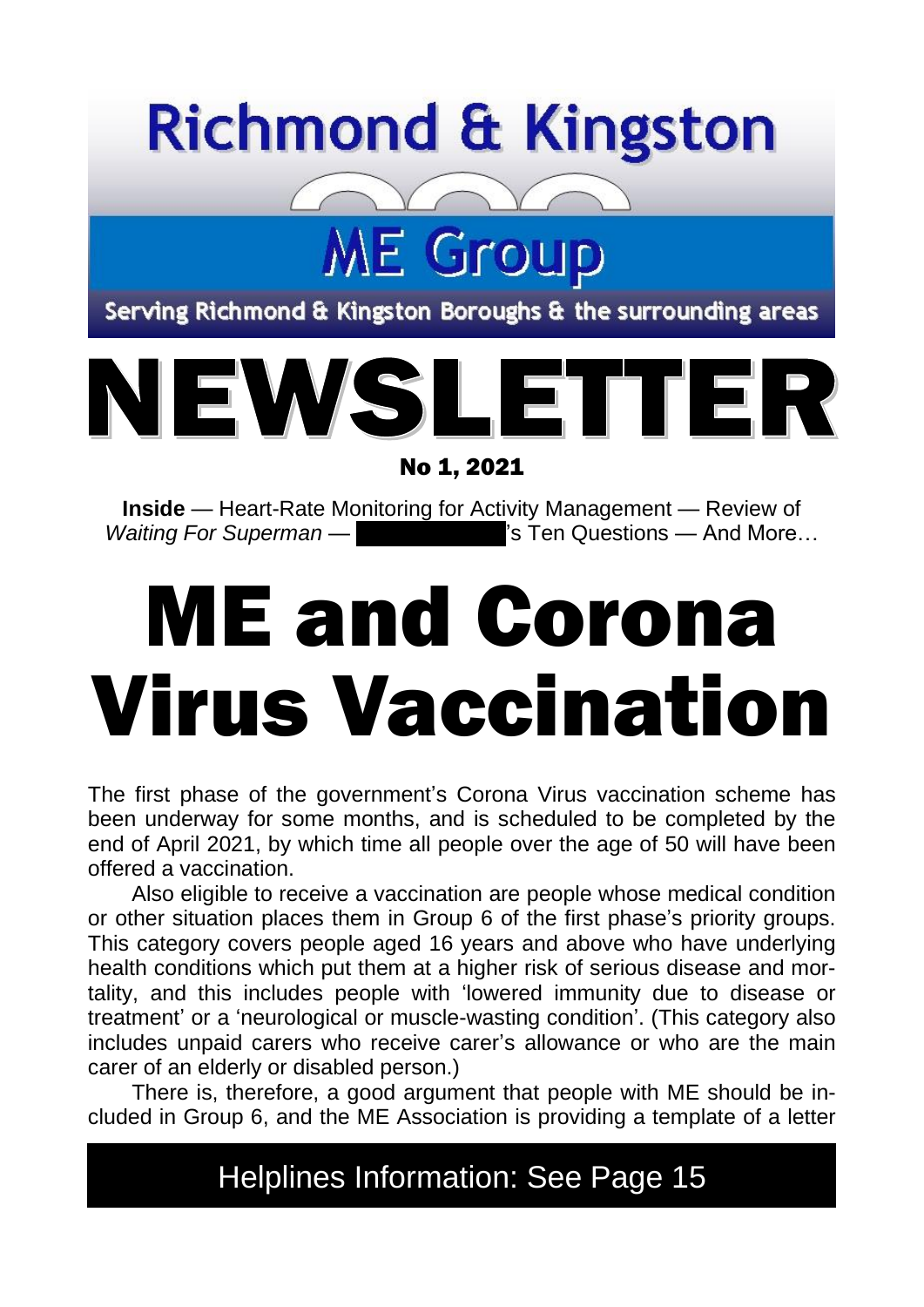which people with ME who feel that they should be in this group can suitably edit and sent to their GP if he or she has not invited them to be inoculated.

The template outlines various reasons why people with ME should be able to obtain a vaccination. The Joint Committee on Vaccination and Immunisation's *Green Book* guidance considers that people with a chronic neurological disease have an underlying health condition that places them in Group 6. Although the *Green Book* does not specifically list ME as a named example of a neurological disease, the guidance makes it clear that the examples given are not intended to be exhaustive, and the template states that 'the prescriber [that is, the GP] should apply clinical judgement to take into account the risk of COVID-19 exacerbating any underlying disease that a patient may have, as well as the risk of serious illness from COVID-19 itself'. The template then notes that various medical institutions, including the World Health Organisation and NHS England, recognise ME as a long-term neurological condition.

The template states that patient evidence to the MEA indicates that almost everyone with ME who has caught the virus has had a significant and/or prolonged relapse. 'This', it continues 'is not surprising given the considerable degree of clinical overlap between ME/CFS and Long Covid.' It advises that the MEA has confirmed that people with ME are being included in Group 6 by other GPs, Corona Virus vaccination centres, and various Clinical Commissioning Groups across the UK.

The template is available as a Word file at https://meassociation.org.uk /wp-content/uploads/ME-Association-Covid-Vaccine-Priority-Template-Letter-GPs-V5-19.03.21.docx.

If your GP has declined to place you within Group 6, you should approach your local CCG. The MEA has produced a template of a letter that can be suitably edited and sent to your CCG to see if it is allowing the necessary clinical judgement to take place. It is available as a Word file at https://meassociation.org.uk/wp-content/uploads/ME-Association-Covid-Vaccine-Priority-Template-Letter-CCGs-V1-19.03.21. Your local CCG can be found via this website: https://www.nhs.uk/Service-Search/other-services/Clinical%20 Commissioning%20Group/LocationSearch/1.

### Book Review: *Waiting for Superman*

**I** reviews Tracie White, *Waiting for Superman: One Family's Struggle to Survive — and Cure — Chronic Fatigue Syndrome* (Allen and Unwin, pp 240, £12.99)

#### \* \* \*

Tracie White wrote this book to raise awareness of ME/CFS and to bring hope to people with ME. It tells the story of Whitney Dafoe, who has severe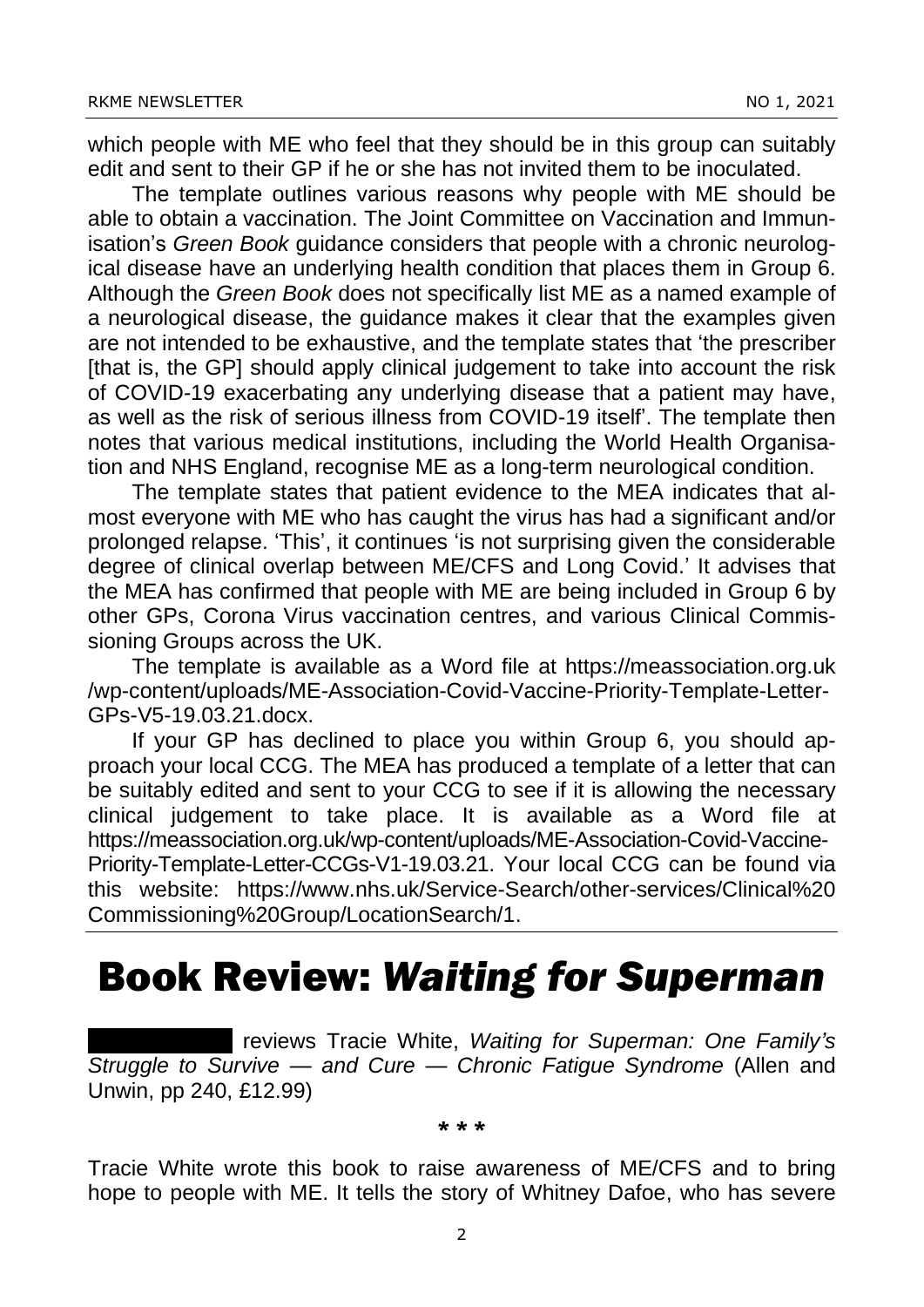ME, and his father Professor Ron Davis, who has turned from a prestigious career as an innovator in biotechnology and molecular genetics to focus on searching for a cure for his son. Tracie White works as a science writer in the communications department of Stanford Medical School, part of the University where Ron Davis works.

The book is written as an unfolding story of her investigation into Whitney and Ron and ME/CFS; she is very much part of the book, perhaps more than



I liked. This is very much a human interest story, written as a series of snapshots of Whitney interspersed with the other sections about ME/CFS, the outbreak of ME at Incline Village that was dismissed as hysteria (the US equivalent of the Royal Free outbreak), other people with ME such as Laura Hillenbrand (who has described her doctors' approach as 'arrogance paired with ignorance'), and the progress of Ron's research. This style reflects the limited access to Whitney, who is mostly too ill to see people and never able to see anyone for long. It also makes the story easier to absorb, if harder to get the overall picture.

The book starts in 2015, when Whitney, then 31 years old, had been bedridden for three years. She makes the severity of his illness and the impact on his life

very clear, constantly contrasting his earlier life as a photographer and 'adventurer' with his drastically reduced circumstances with ME. She writes evocatively about how his family's lives have been transformed and documents the medical gaslighting Whitney suffered as they have searched for treatments that might help.

The 'Superman' of the title is Ron Davis, whose fascinating backstory she describes (from overcoming constant illness as a child, growing up in a family that prized physical strength, being seen as an under-achiever, to creating a new rocket fuel at 14, and being part of the launch of the Human Genome Project). Since Whitney became ill, Ron has swopped genomics research for spearheading a drive into finding a cure for ME. She describes his struggles for funding, the fragmentary nature of research findings into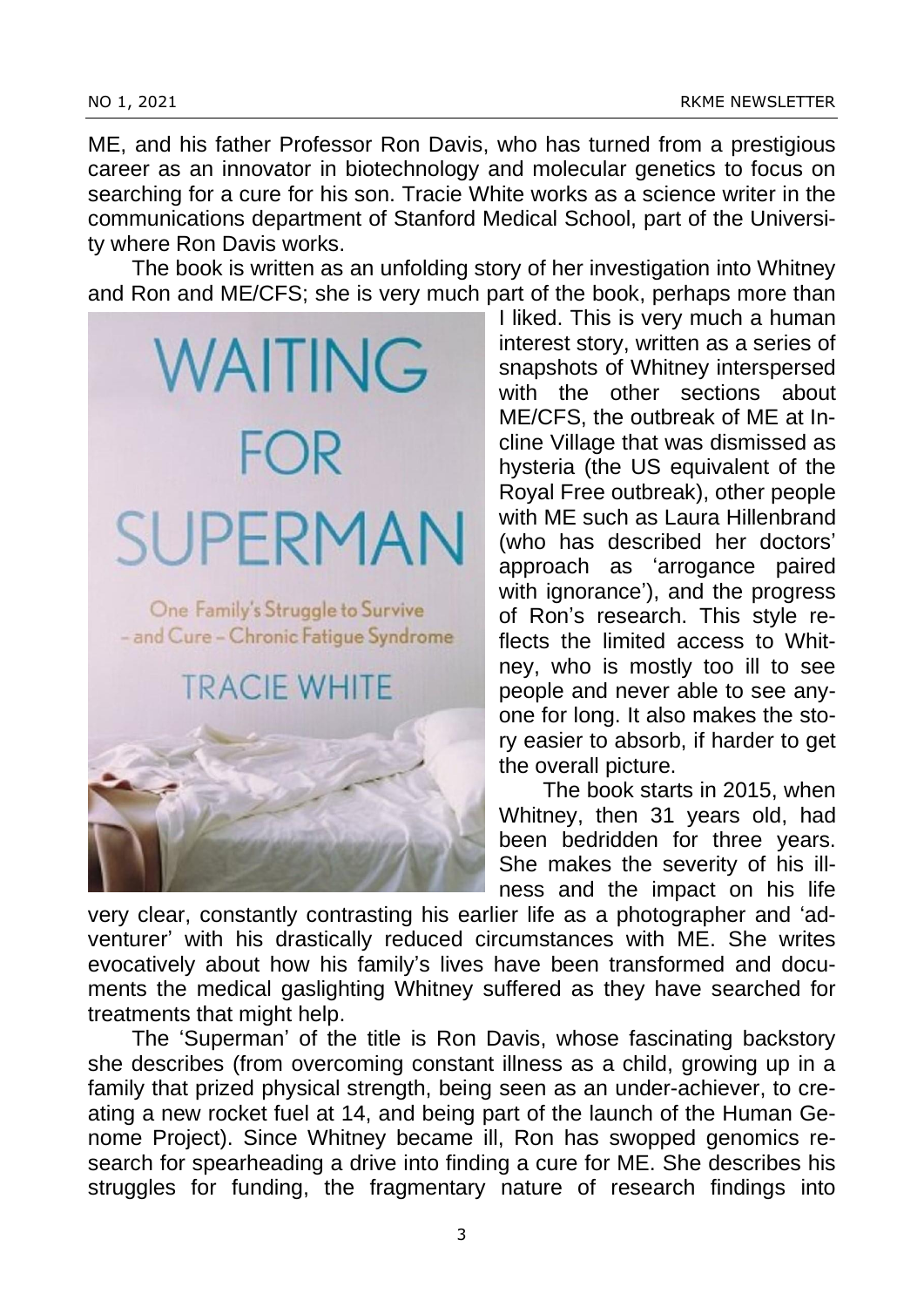ME/CFS, and the eventual acceptance in the US that this is a biomedical, rather than psychiatric, disease. She implies that Ron has discovered a biomarker for ME, but my understanding is that the nanoneedle is not yet that (and progress has unfortunately been hugely hampered over the last year by lockdowns in the US and in China). But he certainly is finding increasing evidence that there is 'something in the blood' of PWME, which is a big step forward.

Meanwhile, and since the discovery of the positive effect of Ativan and then Abilify, Whitney's situation has become a little brighter and he can now communicate more.

What I really liked is that the book is extremely readable. Tracie White is a science journalist (though there is not much science in the book). She is always clear and carries you along on her story; it is very hard to put down. And despite detailing the dreadful circumstances of Whitney's life, this somehow avoids becoming a traumatic read. There is an underlying optimism in the book.

I think you will want to read it.

### l — Our New Committee Member

Hi, I'm  $\blacksquare$ . I'm a very new member of the Committee. In fact, I only attended my first Committee meeting at the beginning of February 2021! I'm 28 years old and previously worked as an Adult Nurse before I became unwell. Health and Wellbeing are topics which I am very passionate about.

I was diagnosed with ME/CFS in August 2019, but had the classic symptoms for about a year prior to diagnosis. Being newly diagnosed, as a young adult with a chronic condition, was a very lonely and frustrating time. Knowing that there were no current curative treatments available to our community, I began to feel very isolated.

However, in October 2019, I came across this wonderful group and decided to join up. Subsequently, members have been nothing short of fantastic, in helping to support me and making me feel so welcome within the group setting. I decided I want-

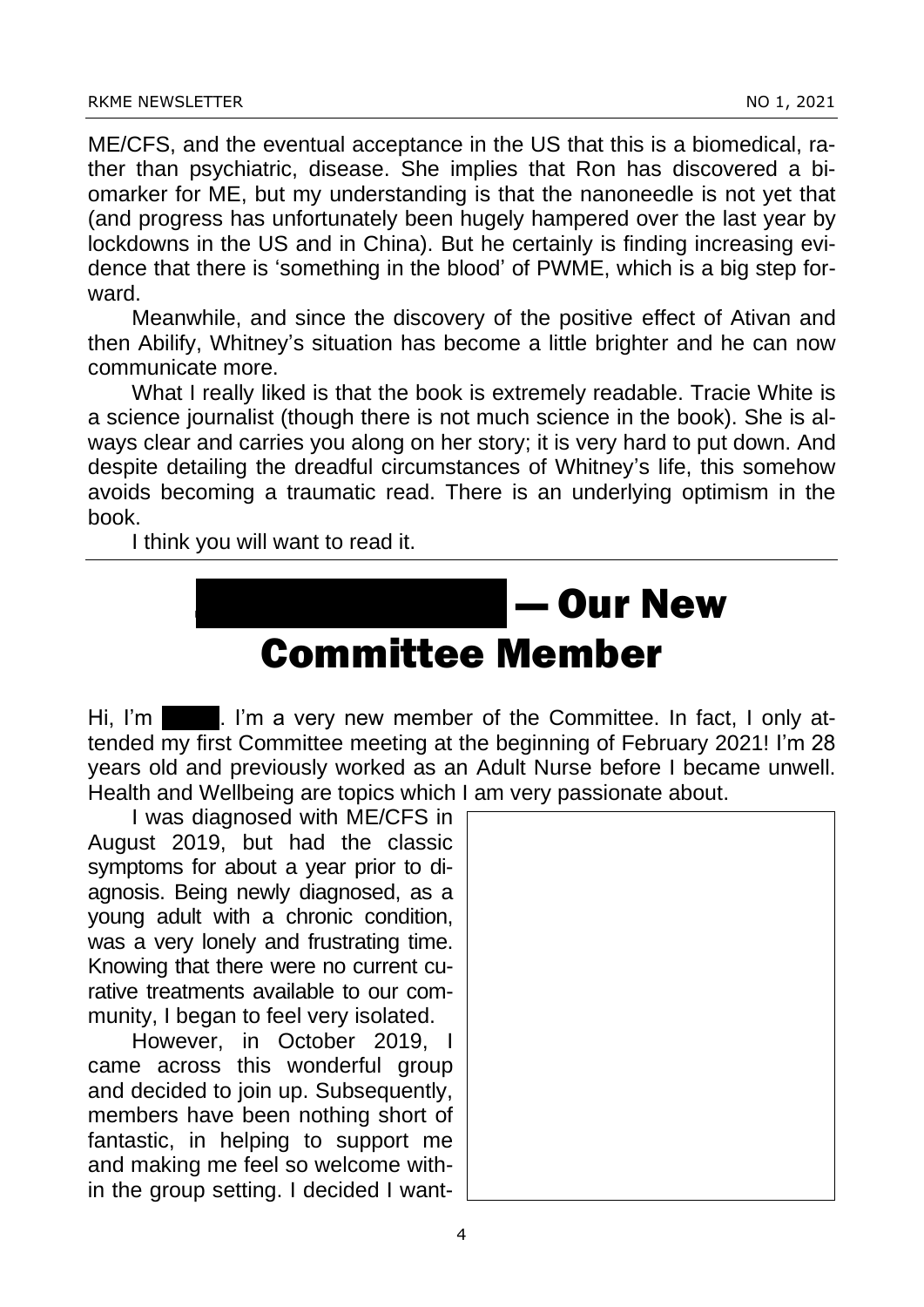ed to give something back as a thank you to the group as a whole. I am therefore honoured to be welcomed on to the Committee, as Membership Secretary in the making. Special thanks to Secretary in the making. Special thanks to handover of this role. I look forward to helping expand and shape our special group over the coming months and years hopefully!

### Ten Questions

#### **This Time Answered By**

- 1. **How long have you had ME?** Officially, just under two years now.
- 2. **What was the trigger that started it off?** I had a likely viral infection, but I continued to work and push through regardless.
- 3. **What is the worst thing about having ME?** I miss the active old me who would crave spin class and long-distance running. I also dislike how this condition robs us of the control to do as we please.
- 4. **Has anything good come of it?** I have learnt to appreciate the little things in life. I also value the relationships I have with friends/family more. I have more empathy towards other people with disabilities, particularly the impact this has on the working-age person.
- 5. **What treatment (prescribed or alternative) has helped the most?** Strict pacing has been the most beneficial advice so far. I also believe that having a positive outlook helps with learning to cope with chronic illness. I take Naproxen for muscle/joint pain, which is sometimes effective.
- 6. **And which was the most useless or did the most harm (to you or your pocket)?** CBT in a group environment via Zoom with no individualised care aspects.
- 7. **What do you like doing on a good day?** I enjoy walking a short distance (when I can) and sitting in the sun with a hot flask of tea! I also love chatting with friends and eating yummy foods.
- 8. **Do you have any tips for getting through a bad day?** I try to remember how I have felt on my good days and envisage this within my mind as something to look forward to again soon.
- 9. **What is the worst thing anyone has said to you?** 'It will get better in a year or two, you're only young so you will just get over it.'
- 10. **And the best?** My mum wrote in my last birthday card: 'Well done for coping so well, living with ME.'
- 11. **Where would you like to be now?** I wouldn't mind a nice holiday break somewhere — post-pandemic of course!
- 12. **Tell us a joke/mantra/quote?** 'How beautiful is it to find someone who asks for nothing but your company.'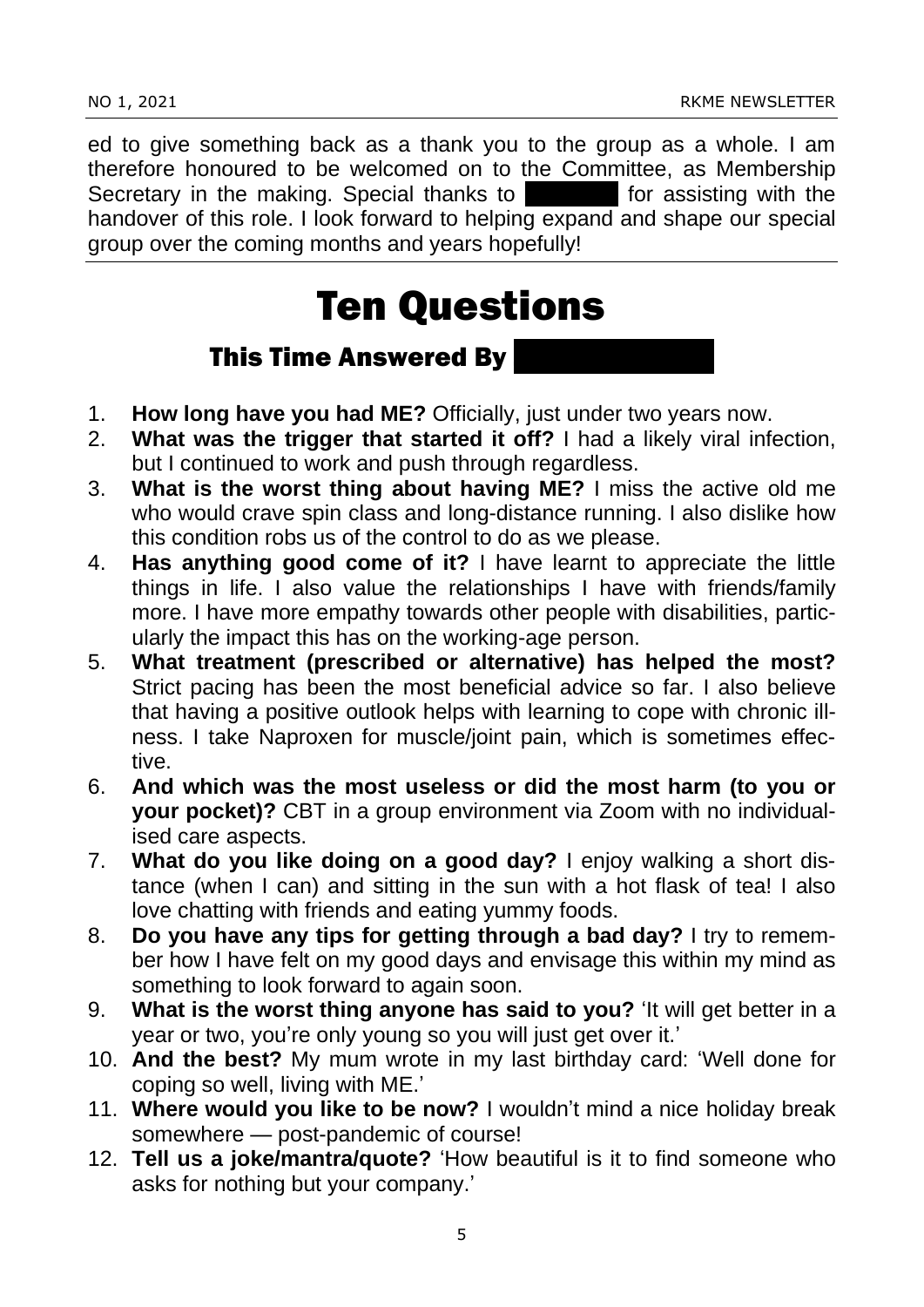### Group E-Mails

Some members have told us that they haven't been receiving our Group emails in their in-box.

Please check your 'spam' and 'junk' folders, as it's quite possible that our e-mails have been directed there automatically by your Internet Service Provider.

### A Consultation with Dr Jan Coebergh

We present below a report by one of Group members of a consultation with Dr Jan Coebergh.

\* \* \*

I was referred to the consultant Dr Jan Coebergh via my GP on the second attempt of asking for this referral to be made. The consultation took place four weeks later at Cobham Day Hospital, which forms a clinic attached to Ashford and St Peter's Hospitals NHS Trust. Dr Coebergh is a Consultant Neurologist who works as the Clinical Lead for Neuroscience at St Peter's NHS Foundation Trust. He is also the Honorary Consultant Neurologist at St George's and Royal Surrey Hospitals. In addition, he teaches students at St George's Medical School.

During the consultation with Dr Coebergh, I felt very much at ease. He was polite and courteous whilst introducing himself. I was invited to sit down and make myself comfortable. Firstly, a thorough history was taken and written down carefully. I felt he was fully attentive and listened very carefully to my symptoms and concerns. A full neurological exam from head to toe was then performed. Informed consent was given and my dignity was maintained at all times. I felt that Dr Coebergh was particularly interested in the finer details of the exam to make sure no area was missed. This reassured me greatly because often our symptoms are not explored deeply enough, as we all know!

After completion of the neurological exam, Dr Coebergh invited me to sit down once again to discuss his findings and plan of action. The plan was explained to me very clearly. I was asked if there was anything else that I wanted to raise with him. I didn't feel rushed or that I was wasting his time, as we can feel sometimes with other consultants. I was informed that my GP would be written to, detailing our discussion and planned tests to be performed. I was told to wait to receive the letters inviting me to attend the scheduled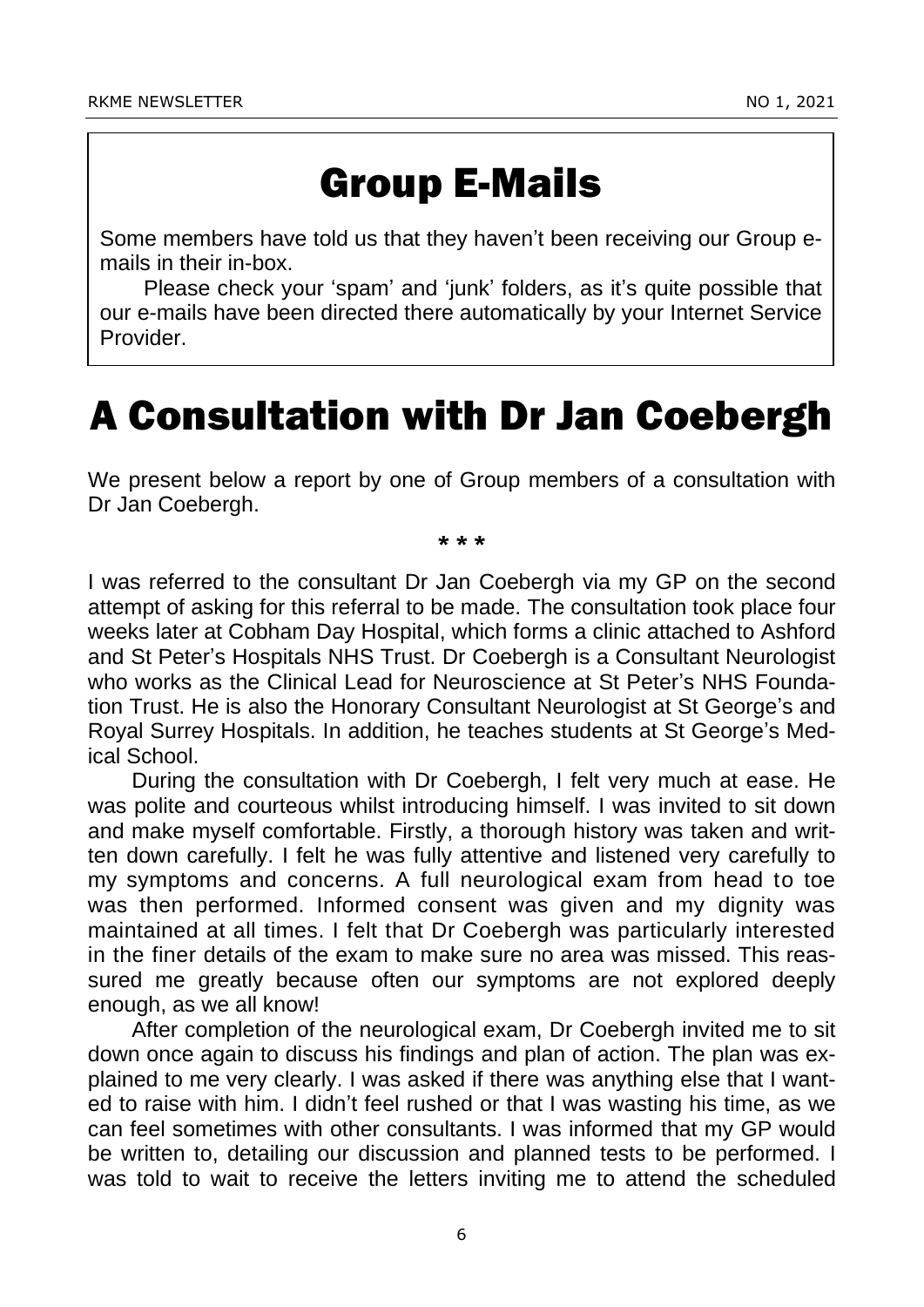tests. I was amazed at how quickly I received my appointment letter through the post, this was only five weeks later.

Overall, I would definitely recommend future members to ask their GP to be referred to Dr Coebergh directly, regarding neurological complaints. He is very personable and extremely knowledgeable in his line of work. He is also quick when referring to other departments and arranging tests for his patients. It is not often that we find a consultant who has good interpersonal communication skills, and therefore I was pleasantly surprised!

### The Sutton ME/CFS Facility

We present below a report by one of our Group members of the ME/CFS facility at Sutton Hospital.

#### \* \* \*

On referral to this service in 2019, I was firstly invited to attend Sutton's 'First Steps' education seminar. This provided a very brief outline of the medical understanding of ME/CFS, the biopsychosocial model, and an introduction to activity management. I was then given a list to complete before the seminar ended. This list gave me the opportunity to opt into either one-to-one Cognitive Behavioural Therapy, one-to-one Graded Exercise Therapy, one-to-one Nurse Specialist session, or the 'Taking Strides' six-week group education programme. It is worth pointing out that the waiting list for one-to-one sessions was up to ten months long. The waiting list for the group programme with 15 other members had only a four months' wait. My decision was therefore motivated by the waiting list constraints rather than my sole preference.

The 'Taking Strides' six-week group programme commenced via the Zoom platform because of the coronavirus pandemic. The sessions covered a range of topics including the biopsychosocial model, medical understanding, activity management, calculating activity baselines, sleep, value-based goal-setting, challenging thoughts/emotions, exercise and increasing activity, central sensitisation, setback management and long-term ME/CFS selfmanagement. Due to the sessions all being conducted via Zoom, I found the whole process very impersonal. We were told to remain on mute for the whole session time, and, if we wanted to ask a question, to use the chat function. Due to the technological constraints of buffering and signal problems, some of the verbal communication was lost. This caused me a great deal of frustration and increased my stress levels. Trying to build a rapport with 15 other computer faces who I couldn't see in person was for me personally unachievable.

I found that the medical understanding of ME/CFS was rushed and not explored in any great detail. The activity management section was, however,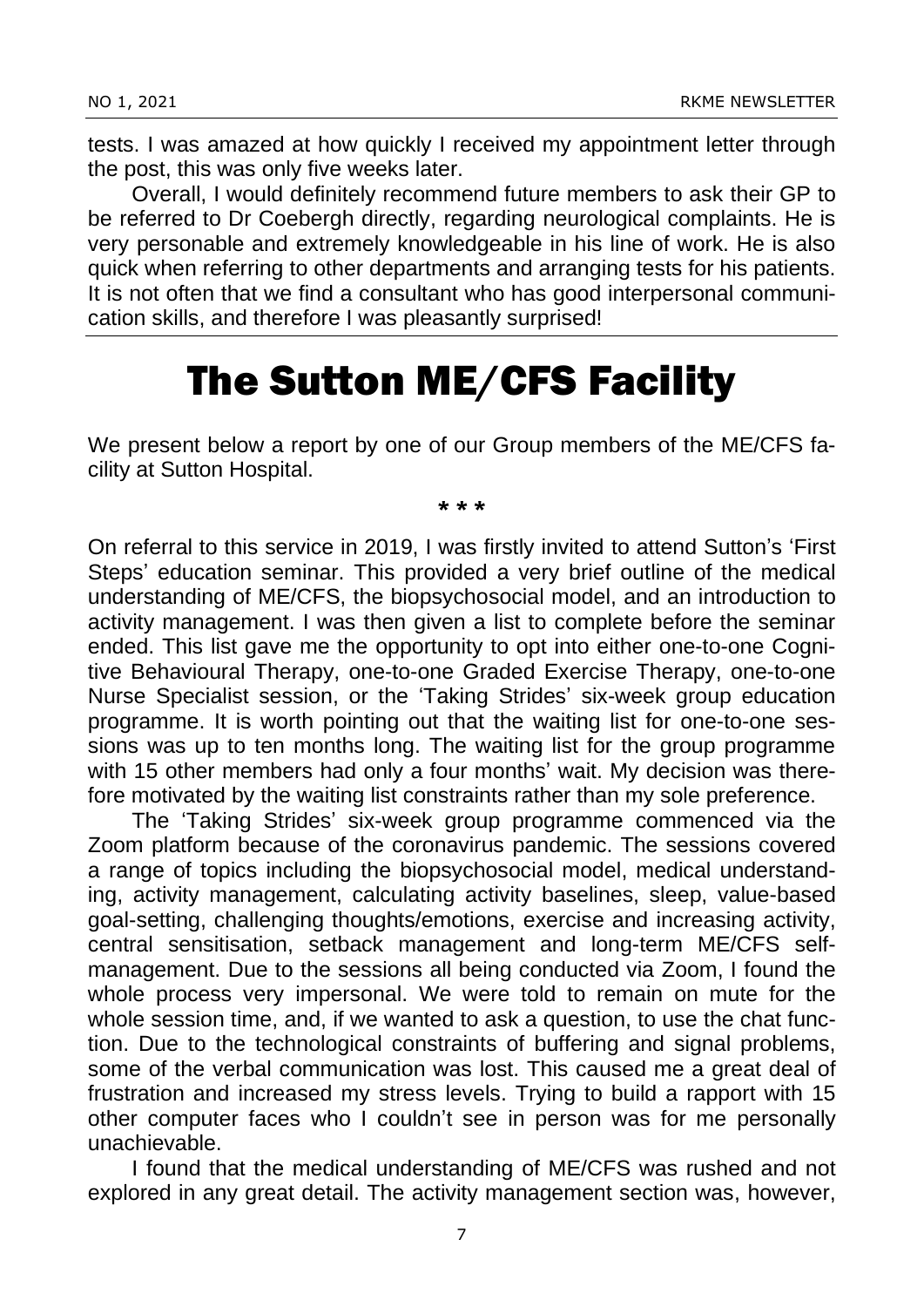useful to explore, and the activity charts, once filled in, helped with general daily pacing. It was useful to find out from other group members during organised breakout rooms the things that helped them with the daily grind of living with ME/CFS. In the third session, I didn't understand the purpose of setting out value-based goals. Due to the very nature of ME/CFS, the future is very much unknown!

Overall, the sessions were informative in general, but they lacked any individualised approach to symptom management. Looking forward, I would have found future one-to-one sessions after the six-week group programme to be more beneficial personally. The constraints on waiting list times prevented the service from being able to adopt a more person-centred approach. I did, however, approach the service lead after completion of the programme, stating my disapproval that there were no further individual sessions on offer. Due to my perseverance, I was offered one individual session with the Clinical Nurse Specialist and then with the OT, both via Zoom. I found these two sessions extremely helpful because I felt my individual struggles were finally being properly addressed. My personal activity charts were then explored in detail and the relevant pacing advice was quite rightly given to me. I do worry that those who are less assertive may not be getting the individual help that they deserve. This is a major concern of mine, and it is something which needs feeding back to all relevant agencies.

### Pacing by Numbers

This article, by Dr Bruce Campbell, the author of *Managing Chronic Fatigue Syndrome and Fibromyalgia*, considers that the core aspect of successful management of ME/CFS is pacing, which involves finding and staying within the limits imposed by the illness. By pacing, it's possible to avoid the intensification of symptoms, or post-exertional malaise (PEM), and it can increase your chances for improvement.

#### The Anaerobic Threshold

The anaerobic threshold (AT) is the heart rate beyond which we draw on energy reserves we don't have, triggering post-exertional malaise. The threshold is often between 50 and 60 per cent of a person's maximum heart rate.

Maximum heart rate is often calculated as 220 minus one's age. So a person who is 50 years old may have an anaerobic threshold between 85 and 102 beats per minute. (There are detailed calculations at the end of the article.)

A study in 2010 suggested that a slightly different formula is appropriate for women. In this new approach, maximum heart rate is calculated as 206 minus 88 per cent of age. With this formula, a woman who is 50 years old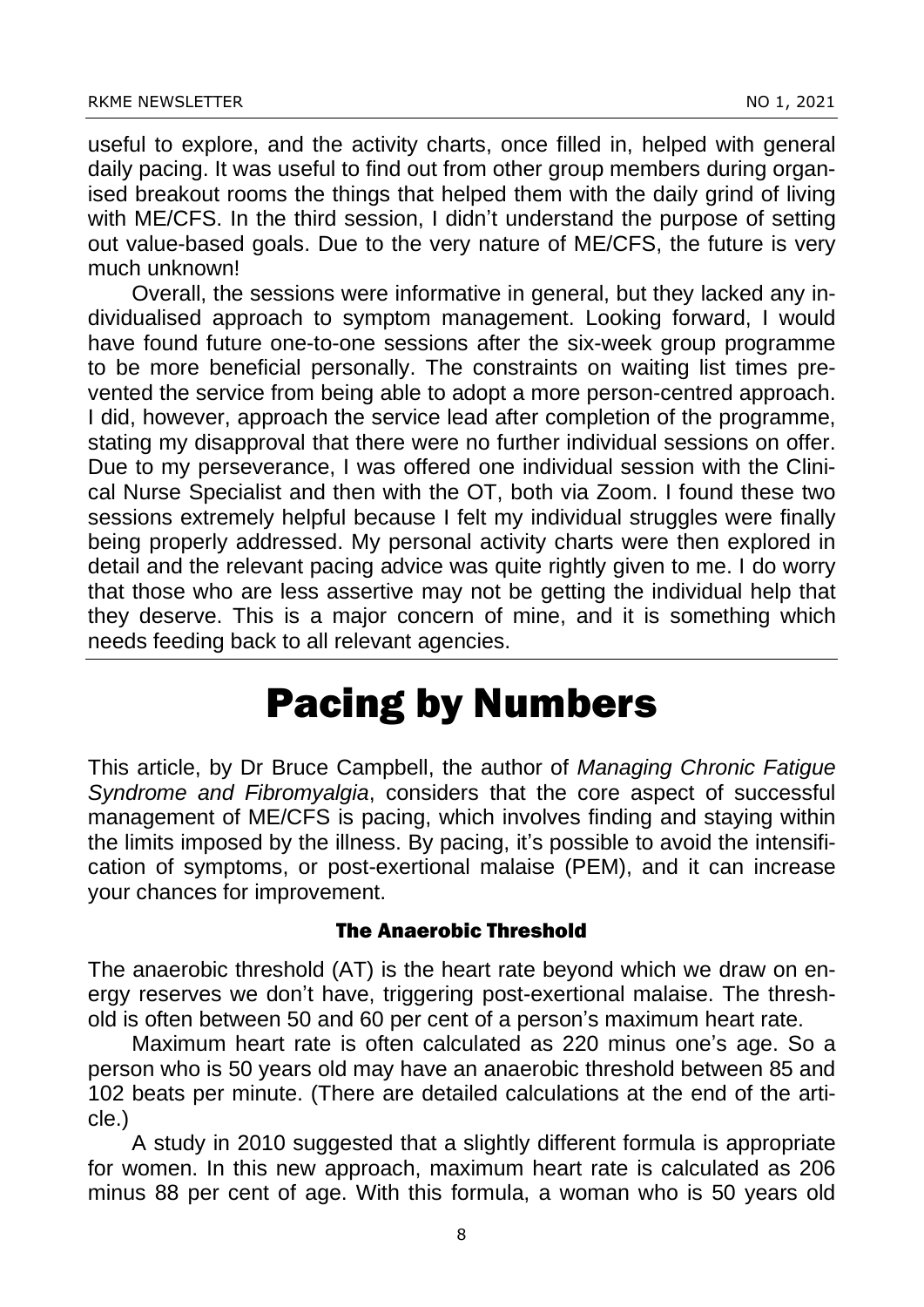would likely have an AT between 81 and 97. These two formulas suggest a range within which your individual AT may fall.

#### Calculating the Threshold

There are several ways to determine your AT. Some people report having found theirs by taking a stress test on a treadmill. These tests are offered in some doctors' offices and in many hospitals and other healthcare facilities. Other people have used telephone consultations with the exercise physiologists at Workwell Foundation in California. In these cases, the consultant estimates the threshold using a log kept by patients of their baseline heart rate and heart rate when active.

I used the third way, observing my pulse in my wrist and noting what rate triggered an intensification of my symptoms. Even if you use either of the above two methods, you may need to do something similar to what I did, experimenting to find how your symptoms respond to activity, and using your experience to find the heart rate that triggers PEM.

The principle to remember is *your* AT is the heart rate beyond which you trigger post-exertional malaise (PEM).

#### The Benefits of Monitoring Heart Rate

Once you know your threshold, you can monitor yourself to discover when you are beyond your AT. One way to track your heart rate is to count the beats, as I did, but other people use a heart-rate monitor, an inexpensive device available for \$20 and upwards. Monitoring heart rate has at least five benefits.

**It Helps Define a Safe Activity Level**: In the words of one person bedbound with ME/CFS:

I craved a boundary, something I could see or touch that would tell me what was too much. My heart-rate monitor is drawing my boundaries for me. When I can manage to get up and move around, but keep my heart rate below 105 beats per minute [that is, her AT], then I know I am safe to continue to do so.

**It Brings Awareness**: Wearing a monitor often leads to recognition of previously unknown limits. In the words of one person: 'Just getting the heart-rate monitor was a huge eye opener for me… Everything put me over the threshold!' Another said that she was surprised at some of the things that put her over her threshold, including many social activities, such as talking on the telephone, eating some food, watching news on TV, and repetitive motions such as chopping vegetables. And a third commented: 'It was quite shocking to find that I operated routinely above my AT.'

**It Provides Advance Warning**: Some heart-rate monitors have an alarm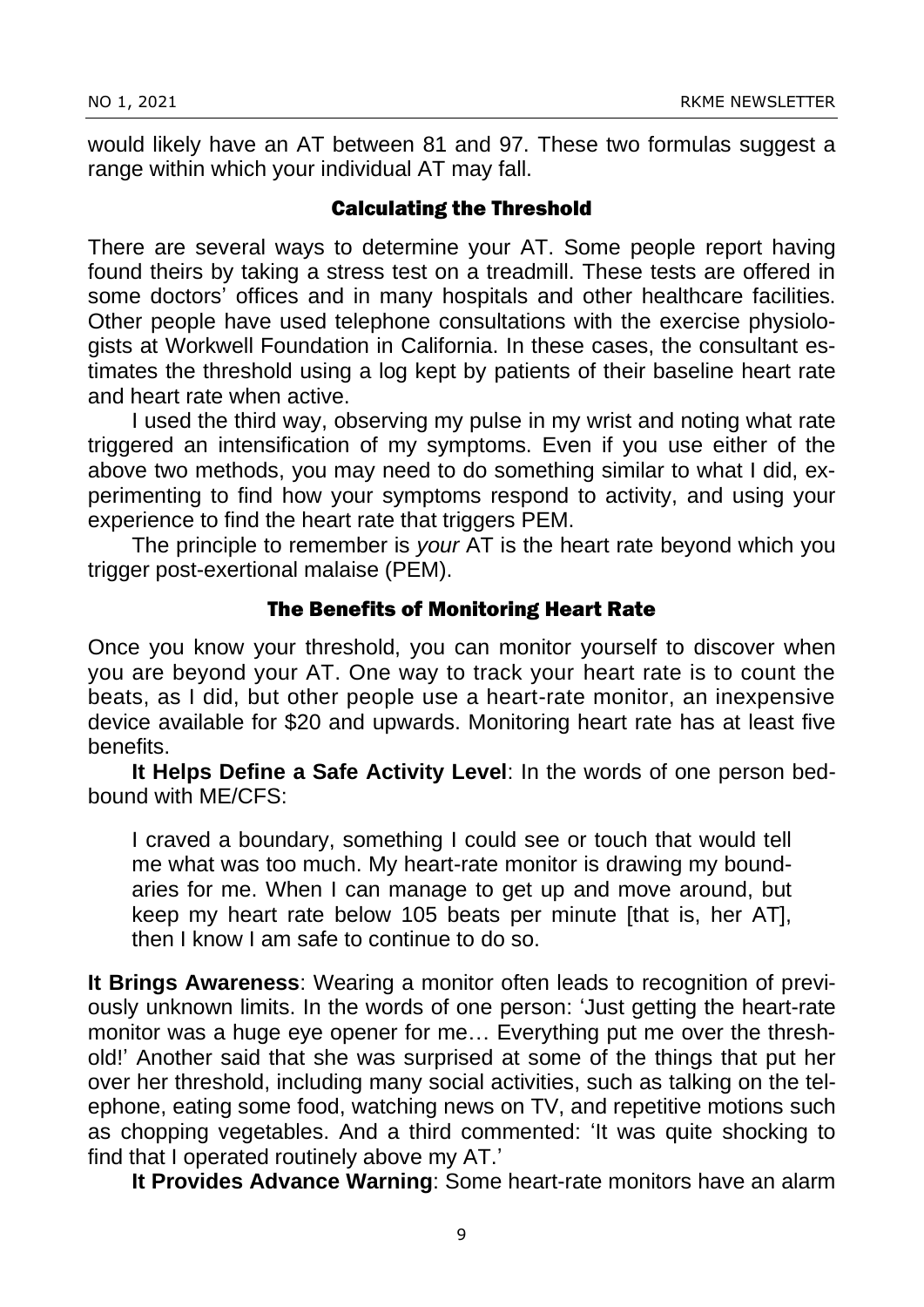that you can set to sound when your heart rate nears your limit, giving you time to change what you're doing and avoid a crash. As one person says: 'We set my monitor to alarm when I reached a bit below my anaerobic threshold. That audible heart-rate alarm was the best training tool I could have had for staying within my AT.'

**It Gives Stimulus to Change**: A monitor brings awareness of limits and can suggest how to change. One person found that just going up a flight of stairs pushed her heart rate beyond her threshold. Her solution was to stop halfway and rest. Another person says that lifting her daughter pushed her over the edge. Her solution was to sit down and have the child climb on to her lap. A third person found that many activities put her over her limit. She has found ways to be active with less exertion. For example, she now uses a rolling chair in the kitchen, empties the dishwasher in stages, and uses a grabber to pick up things without having to bend over. A fourth person echoed the idea by saying that being aware of the importance of controlling her heart rate helped her to slow down: 'My natural tendency is to move quickly and multitask. Knowing the importance of heart rate motivates me to slow my overall pace.'

**It Educates Others**: A heart-rate monitor helps educate others about limits and to elicit their help. As one person said: 'Using the monitor helped my family to understand and they help me to stop when it goes off.'

#### Summary of Benefits

To summarise the benefits of awareness of heart rate, here are the thoughts of one person who has used a heart-rate monitor:

I've made a lot of progress in the past year, mostly thanks to heartrate monitoring, which trained me to reduce my activity to a level my body can handle. By forcing myself to stay within my limits, I have slowly achieved an increase in what I am able to do without going anaerobic.

I can walk up a full flight of stairs *and* walk down the hall *and* brush my hair before I need to sit down for a bit. I've learned to be grateful for these small things. They add up to bigger things. I feel well most of the time now and although I can do very little, it's more than I could do six months ago.

#### Morning Resting Heart Rate

The strategies above show how you can use observations of your heart rate during the day as a tool for staying within your energy envelope. You can also use what is called the morning resting heart rate in combination with a simple log for the same purpose.

You can determine your resting heart rate by lying down shortly after get-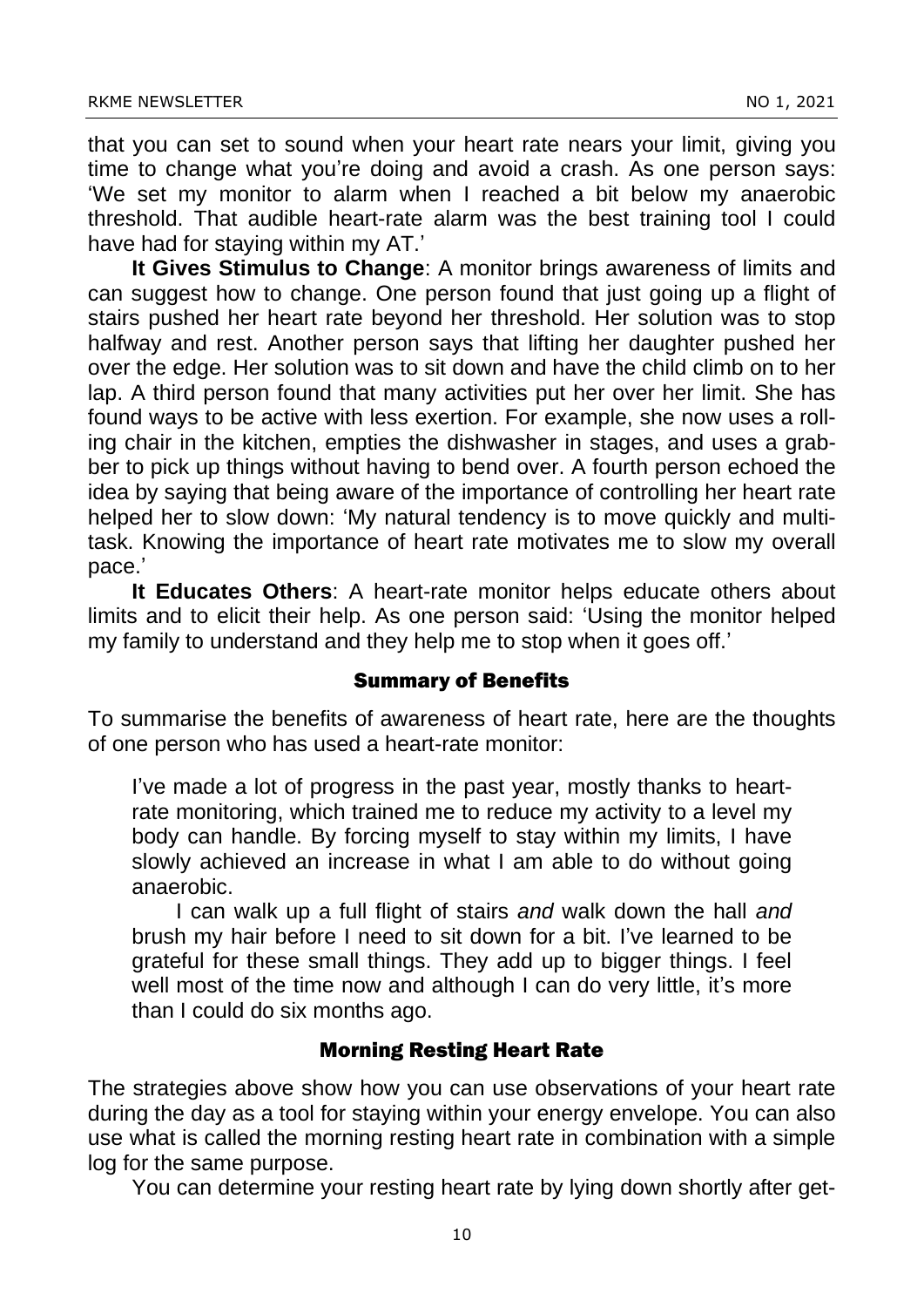ting up in the morning but before taking any stimulants such as coffee, noting your heart rate at that time. By doing this for a week or two and keeping a simple log of your symptoms and energy level, you can determine your baseline morning heart rate, and also should see patterns between overactivity one day and subsequent elevated heart rate. The elevation often occurs on the next day, but may appear two or three days later. Here's how one person describes her use of this technique:

I used the average of my heart rate over two weeks to determine that my baseline resting heart rate is 66 beats per minute. By keeping daily records, I found that if the heart rate at that point in the day is five or more beats higher than that threshold, I continue to have a higher than usual heart rate and increased fatigue for the rest of that day or even longer. I also noticed that the increased pulse rate can often be predicted by the level of activities and stress in my life in the day or days previous to the raised pulse.

When I have an elevated morning heart rate, I replan my day to have less activity than normal and more rest. I can avoid increased symptoms if I double my normal daily flat-rest time and postpone all high-intensity activities until my morning resting heart rate stabilises again at 66 or below.

#### Should You Monitor Your Heart Rate?

Many people with a wide range of severity in their ME/CFS and/or FM have told me that they value monitoring, so I suggest that they all explore to see whether monitoring heart rate might be beneficial for them. Those who have benefited the most from monitoring their heart rate tend to be people with ME symptoms that range from moderate to severe, from those who are active for a maximum of two or three hours a day to those who are bed-bound, and people with POTS (Postural Orthostatic Tachycardia Syndrome).

These people often exceed their threshold doing everyday activities. By monitoring their heart rate and adjusting how they go about their activities, many find they can slowly improve and increase the activity that they can handle without triggering a rise in symptoms.

Other people with ME/CFS may also benefit. For example, finding my anaerobic threshold enabled me to determine the level of exercise that I could tolerate without triggering post-exertional malaise. Staying within my AT helped me regain strength and further reduce my symptoms.

If you are interested in finding your AT, you can start by making note of your heart rate while resting and also check to see whether your heart rate increases dramatically when you carry out activities such as standing up, climbing stairs or just being active for a few minutes. If so, you may benefit from monitoring your heart rate and learning to keep it below your anaerobic threshold.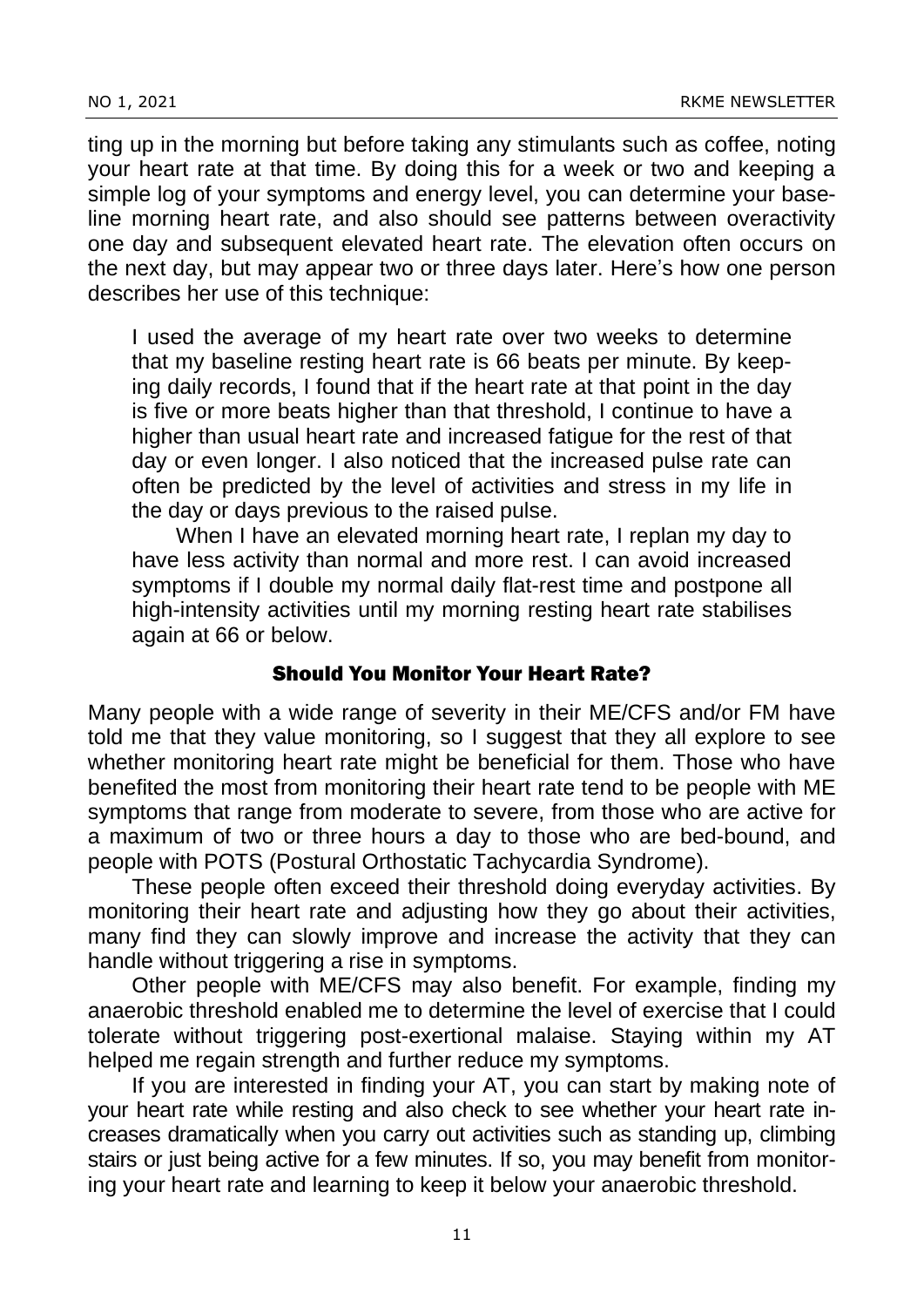\* \* \*

Formulas for calculating range of AT for a person aged 50:

a) Maximum Heart Rate = 220 minus Age.

 $(220 \text{ minus } 50) \times 50\% = 85.$ 

 $(220 \text{ minus } 50) \times 60\% = 102.$ 

b) Maximum Heart Rate = 206 minus 88% of Age.

 $[206 \text{ minus } (50 \times 0.88)] \times 50\% = 81.$ 

[206 minus (50 x 0.88)]  $\times$  60% = 97.

### Mindfully Evie: On Improving

This time last year, I started seeing physical improvements in my health for the first time in seven years.

It wasn't much at first: just being able to open my bedroom blinds a quarter of the way to let some light in.

And then leaving my bed and going downstairs for an hour every few days. And then the improvements got a little bigger.

Staying downstairs for longer and more regularly.

FaceTiming family and friends, seeing their faces for the first time in four years.

No longer needing to wear sunglasses 24/7 or plugging my ears when the hoover went off.

Being able to wash my own hair again.

Then, writing for one hour turned into a whole morning, and then morning and lunch.

Even though I feel my recovery has stalled a bit in 2021, mainly due to my injury, winter and lockdown more than anything else, I have come *such* a long way in a year.

So today I am celebrating one year of remission.

One year of beginning to reverse the other seven.

One year of travelling along the path of visible physical healing.

- One year of starting a journey of self-discovery outside of these four walls and my illness label.
- One thing I will say is this past year has *not* been the year of 'finally living' or 'getting my life back'.
- I still had a life when I was at my worst.

I still had meaning when I was bedbound.

I was still living when my world was confined to one room.

My life was just as meaningful and valuable a year ago as it is today.

Don't let yourself believe or let others make you believe that you're only

'living' when you're improving.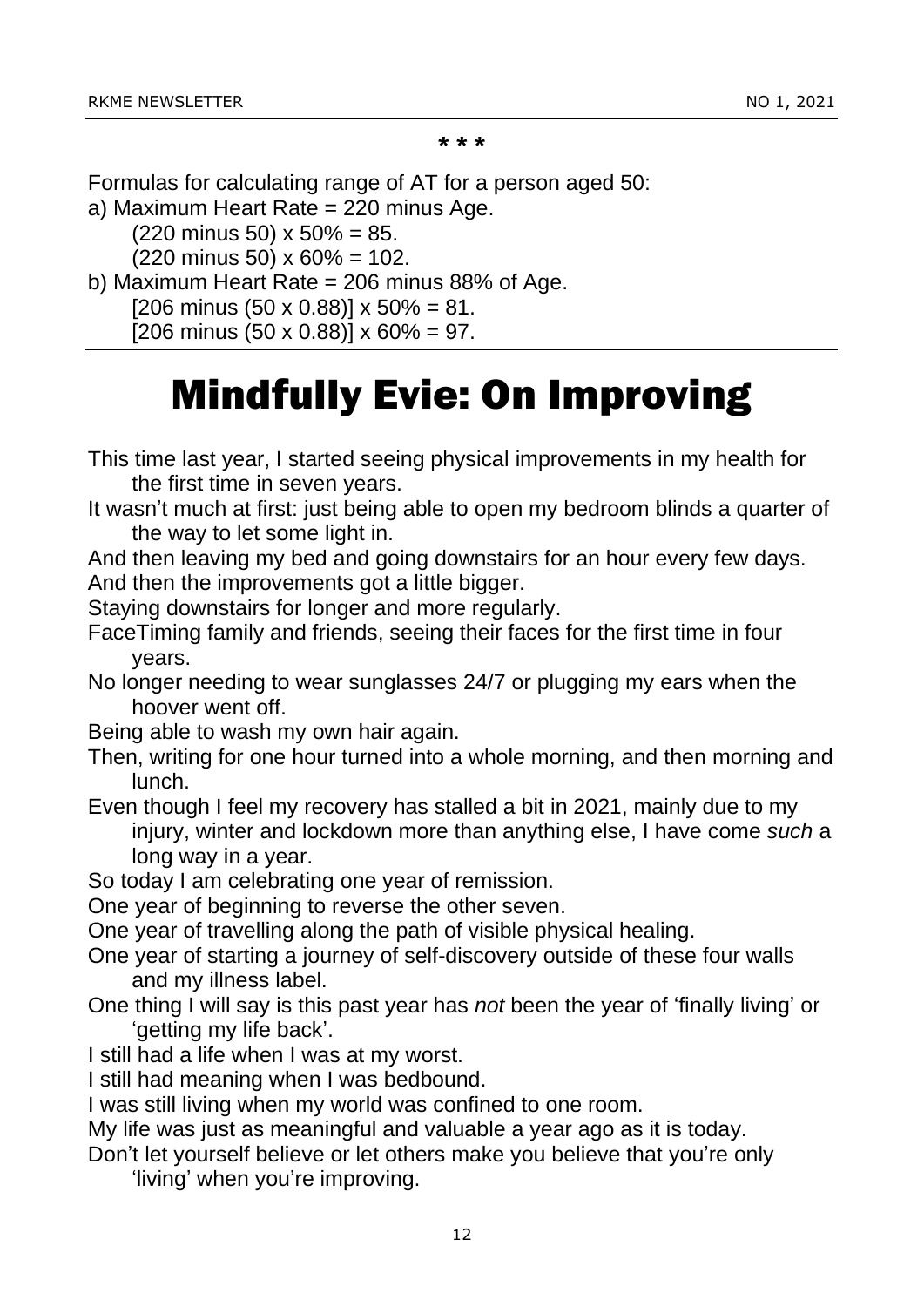Or that you only have meaning when you can do things.

- Because I promise you, no matter how big or small your world is, how much or little you can do:
- You are still living a life that is meaningful and valid.

You *are* still living.

- This celebration today is not a year of getting my life back.
- It's celebrating a year of finally seeing the physical healing I worked towards for seven years.
- It's celebrating that all that trust I put into believing I was healing even when I couldn't see that the visible progress paid off.
- It's celebrating beginning a new path, new journey, and a continuation of selfdiscovery and healing.

Happy one year of visible physical healing to me.

Mindfully Evie's website is at https://mindfullyevie.com/.

### What Our Members Are Doing

Done anything exciting, inspiring, interesting? Although ME does its best to make our lives miserable, and the Corona Virus adds yet more botheration, this does not prevent us from trying to make our lives as fulfilling as we can. So do let us know what you're up to.

has continued with her painting, and has produced quite a few new ones, including these delightful sun and moon motifs. You can contact her at

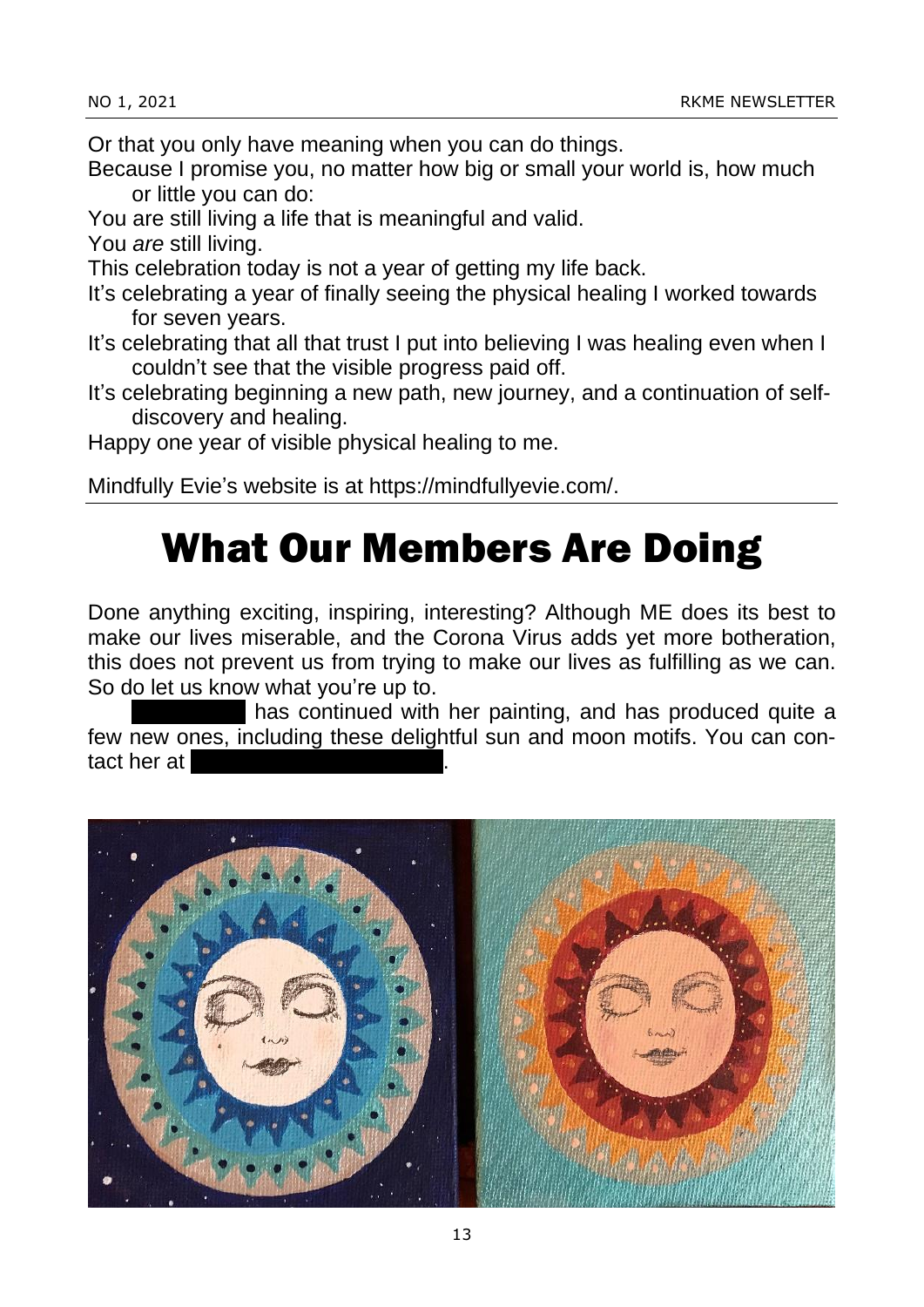### Library Suggestions

If there are any ME-related video, audio, pamphlet or book resources that you think the Group Library should hold, please e-mail your suggestions to Laura at lauracousins7@gmail.com.

### The Disability Law Service

The Disability Law Service (DLS) provides free advice via information factsheets, training courses, and telephone and written advice. Within its current funding it is able to provide telephone advice in areas of welfare benefits, housing, community care and employment and discrimination law. The DLS does not provide tribunal representation in court (although this could be possible for housing benefit).

The DLS is based at the Human Rights and Social Justice Centre at the Foundry, 17 Oval Way, London SE11 5RR (near the Oval). The benefit advisor at the DLS is Richard Conway. To contact him, call 020 7791 9800, and then use option 5; leave a message and he will call you back. On-line advice can be obtained via its website: https://dls.org.uk/free-advice/online-advice/.

### Benefit Queries

If you have questions in respect of your benefits that need answering, please send them by e-mail to Fernando at fermando at fermion at fermion at fermion at fermion at  $\alpha$ , and they will be forwarded to Ken Butler, the expert on benefits at Disability Rights UK, who will attempt to answer them.

### Contingency Fund

Please remember that you can apply for help from the Group Contingency Fund not only to pay for taxis or other travel expenses to see your GP/Consultant, but also to pay for their medical report and your medical information in the NHS system in order to support your benefits application. We have received lots of feedback about the difficulties of applying for PIP and other benefits; therefore, we consider that it is essential that you obtain an updated report from your GP, which usually costs between £25 and £50. Remember that this fund can also be used for such things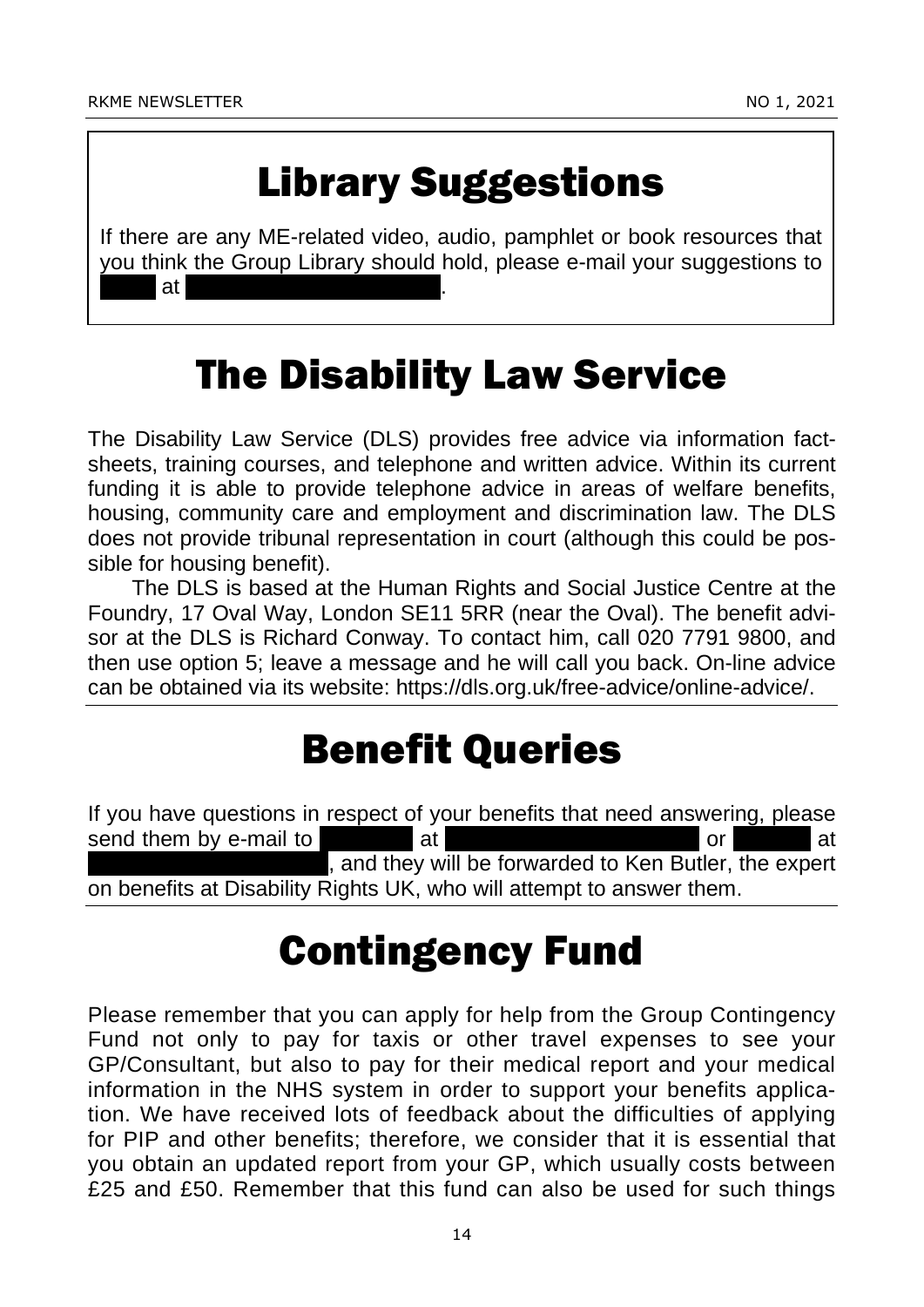as attending Group meet-ups and benefit assessments, or in a family emergency.

If you wish to apply for a payment from the fund, please contact any member of the Committee. The maximum you can claim is £50 per year and you will need to submit the receipts with the application form. If your circumstances are such that you need the money in advance because you're running low on funds or are needing more than £50, or if you aren't able to provide a receipt with your application, please contact our Treasurer to discuss your situation before you apply.

### Listening Line

The Group's Listening Line is a support service to help members with the emotional burden that comes with living with ME. The Robertson Robertson, who is in charge of it, is a friendly person with previous experiences of helping people through counselling. She will be there to listen to you when you're feeling down or isolated and needing to talk to someone. Please bear in mind that this is not a helpline dealing with benefit applications, emergencies or anything critical.

Like the rest of us, Elais dealing with the challenges of having ME and therefore she might not be immediately available when you call her, but she will call you back as soon as she can. You only need to dial or send a text to our answerphone number **1998**, leave your name and a phone number, and **Elain will call you when she is available. Please be** aware that she will not be able to answer your call after 6.00pm as she needs to rest.

### **Helplines**

The Action for ME's Welfare Advice and Support Service provides free confidential advice over the phone on welfare benefits, disability discrimination and employment issues to people affected by ME. It is open on Monday to Friday from 10.00am to 4.00pm. Call 0117 927 9551 or e-mail welfare @actionforme.org.uk.

The ME Association runs ME Connect. It provides support for people with ME and those who live with or care for them. It is open every day of the year between these times: 10.00am to 12.00 noon, 2.00pm to 4.00pm, 7.00pm to 9.00pm. The telephone number is 0844 576 5326. There is an email contact at meconnect@meassociation.org.uk.